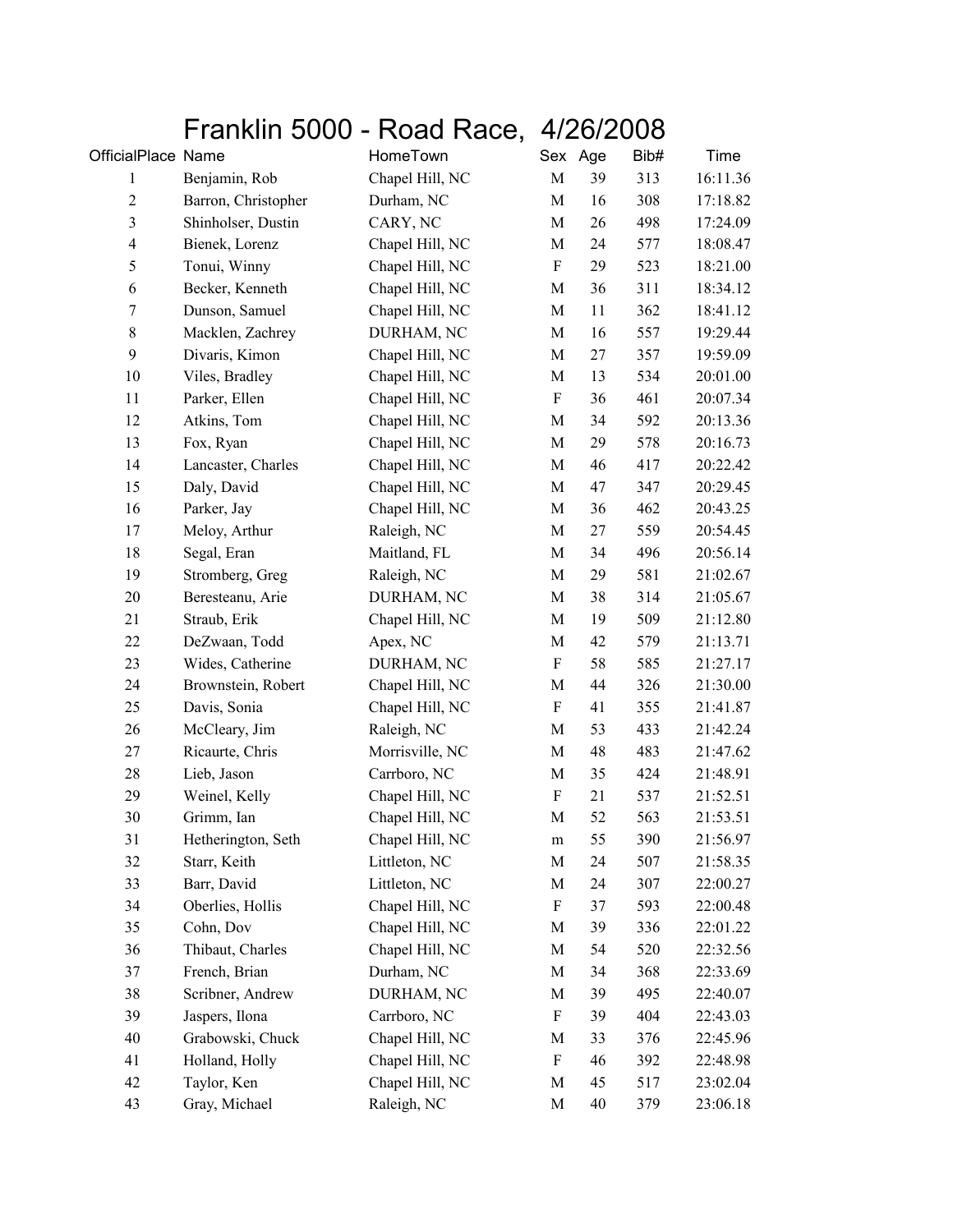| 44 | Vann Jr, William   | Chapel Hill, NC  | M                         | 60     | 533 | 23:10.61 |
|----|--------------------|------------------|---------------------------|--------|-----|----------|
| 45 | le Beau, Patric    | Chapel Hill, NC  | M                         | 35     | 421 | 23:15.91 |
| 46 | hubbard, carter    | Chapel Hill, NC  | ${\bf F}$                 | 40     | 397 | 23:20.00 |
| 47 | Ploeger, Suzanne   | Chapel Hill, NC  | F                         | 19     | 574 | 23:38.81 |
| 48 | Mossman, Andrew    | Chapel Hill, NC  | M                         | 19     | 575 | 23:39.21 |
| 49 | Brayboy, Jacob     | Greenville, NC   | M                         | $30\,$ | 323 | 23:40.39 |
| 50 | Ball, Ryan         | Chapel Hill, NC  | M                         | 34     | 555 | 23:49.28 |
| 51 | Mead, Nicole       | Chapel Hill, NC  | ${\bf F}$                 | 40     | 440 | 23:51.95 |
| 52 | Werden, Andrew     | Chapel Hill, NC  | M                         | 41     | 573 | 23:53.71 |
| 53 | Hinnant, Ed        | Chapel Hill, NC  | M                         | 50     | 391 | 24:02.41 |
| 54 | Harvey, Grant      | Durham, NC       | $\mathbf M$               | 37     | 383 | 24:06.84 |
| 55 | Giduz, Tom         | Chapel Hill, NC  | M                         | 50     | 373 | 24:12.27 |
| 56 | mcdonald, connor   | Chapel Hill, NC  | M                         | 10     | 437 | 24:38.35 |
| 57 | Dudley, Kenan      | Chapel Hill, NC  | m                         | 13     | 361 | 24:40.87 |
| 58 | Kiernan, Anna      | Chapel Hill, NC  | F                         | 21     | 589 | 24:41.51 |
| 59 | Grosskurth, Alex   | Chapel Hill, NC  | M                         | 13     | 566 | 24:44.26 |
| 60 | Lacey, Melanie     | Chapel Hill, NC  | F                         | 20     | 414 | 24:48.89 |
| 61 | Cole, Brandon      | Durham, NC       | m                         | 23     | 337 | 24:55.25 |
| 62 | Vann, Robin        | Chapel Hill, NC  | M                         | 39     | 532 | 24:55.98 |
| 63 | Young, Timothy     | Durham, NC       | M                         | 31     | 582 | 24:56.09 |
| 64 | Gaither, Molly     | Chapel Hill, NC  | F                         | 25     | 371 | 24:59.38 |
| 65 | Carrow, Stephen    | DURHAM, NC       | M                         | 36     | 332 | 25:00.73 |
| 66 | Parsons, John      | Pittsboro, NC    | M                         | 43     | 463 | 25:14.29 |
| 67 | Pfeifer, Tami      | Hillsborough, NC | F                         | 37     | 580 | 25:22.36 |
| 68 | Heetderks, Peter   | Chapel Hill, NC  | M                         | 36     | 565 | 25:32.24 |
| 69 | Thomas, Mary Beth  | Chapel Hill, NC  | ${\bf F}$                 | 42     | 521 | 25:33.48 |
| 70 | Fehrman, Robyn     | Durham, NC       | F                         | 30     | 366 | 25:35.51 |
| 71 | Peterman, Amber    | Chapel Hill, NC  | $\boldsymbol{\mathrm{F}}$ | 27     | 587 | 25:39.20 |
| 72 | Hooge, Andrew      | Durham, NC       | M                         | 33     | 393 | 25:40.35 |
| 73 | Tullo, John        | Chapel Hill, NC  | M                         | 50     | 528 | 25:43.19 |
| 74 | Salemson, Jeremy   | Chapel Hill, NC  | $\mathbf M$               | 39     | 490 | 25:48.25 |
| 75 | Mendes, Anthony    | Chapel Hill, NC  | M                         | 15     | 550 | 25:50.37 |
| 76 | Easthom, Laurin    | Chapel Hill, NC  | F                         | 43     | 363 | 25:54.00 |
| 77 | Song, Sang-Hun     | Chapel Hill, NC  | M                         | 30     | 505 | 26:00.15 |
| 78 | McClure, Beth      | Chapel Hill, NC  | F                         | 42     | 434 | 26:04.01 |
| 79 | McClure, Rob       | Chapel Hill, NC  | M                         | 42     | 435 | 26:04.36 |
| 80 | Youngblood, Graham | Chapel Hill, NC  | M                         | 36     | 544 | 26:07.67 |
| 81 | Pruitt, David      | Chapel Hill, NC  | M                         | 47     | 473 | 26:08.24 |
| 82 | story, christina   | Chapel Hill, NC  | $\mathbf f$               | 22     | 508 | 26:10.41 |
| 83 | Barton, Maria      | DURHAM, NC       | F                         | 29     | 309 | 26:15.21 |
| 84 | Soeters, Lisa      | Chapel Hill, NC  | F                         | 52     | 504 | 26:17.92 |
| 85 | Hopkins, Michael   | charlotte, nc    | M                         | 29     | 395 | 26:25.74 |
| 86 | Boyette, Alan      | Greensboro, NC   | M                         | 47     | 320 | 26:26.74 |
| 87 | Becker, Jennifer   | Chapel Hill, NC  | F                         | 37     | 310 | 26:31.15 |
| 88 | Cannon, Michael    | Chapel Hill, NC  | M                         | 45     | 330 | 26:31.53 |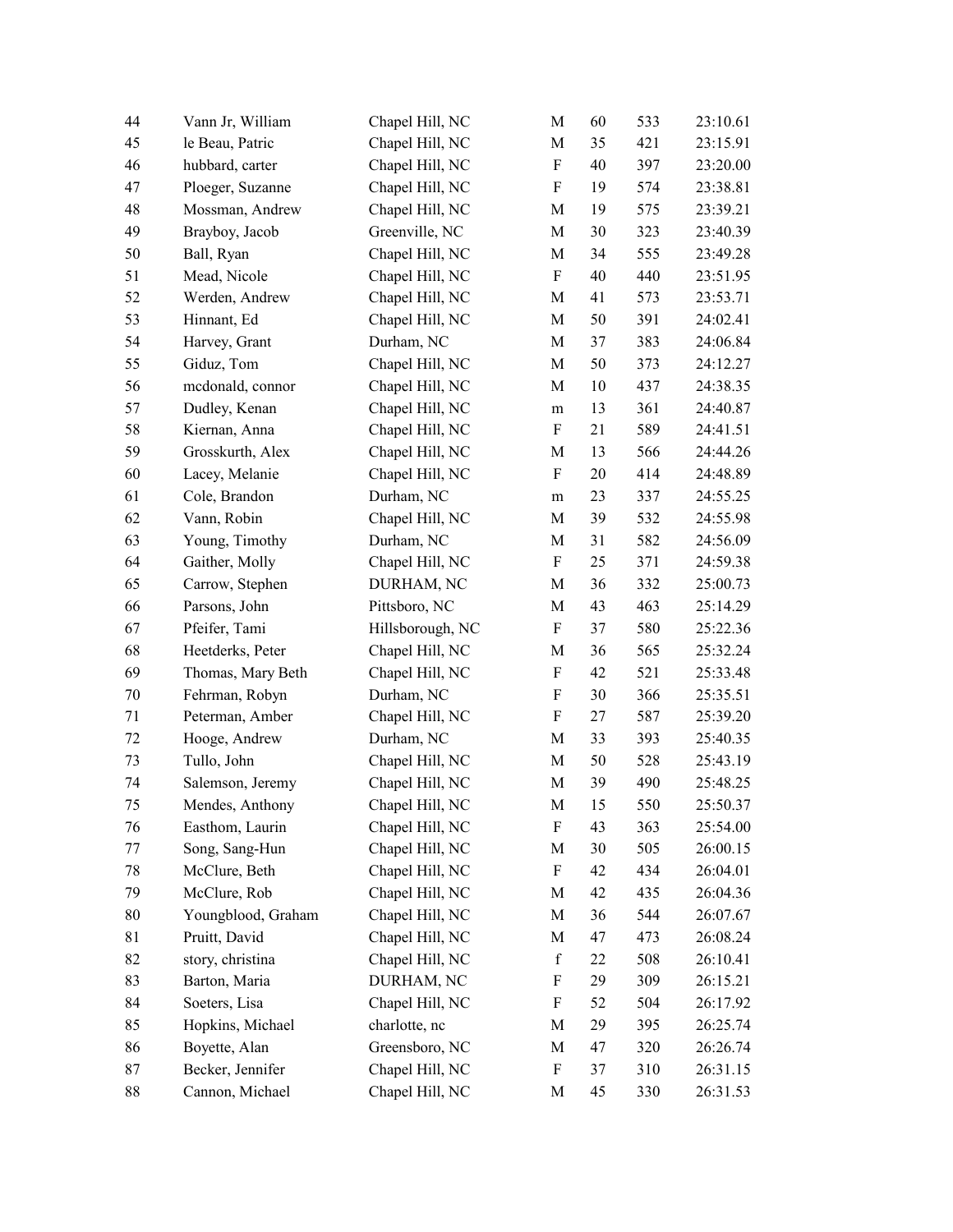| 89  | frederick, stephanie    | Chapel Hill, NC | $\boldsymbol{\mathrm{F}}$ | 27         | 367 | 26:32.08 |
|-----|-------------------------|-----------------|---------------------------|------------|-----|----------|
| 90  | Stroud, Allen           | Raleigh, NC     | $\mathbf M$               | 36         | 510 | 26:33.36 |
| 91  | Duarte, Joe             | Chapel Hill, NC | $\mathbf M$               | 36         | 360 | 26:43.23 |
| 92  | ANDERSON, DAVID         | Durham, NC      | M                         | 54         | 302 | 26:47.16 |
| 93  | Wojnarowski, Bob        | RALEIGH, NC     | M                         | 49         | 542 | 26:55.49 |
| 94  | Hansen, Katherine       | Chapel Hill, NC | ${\bf F}$                 | 12         | 570 | 27:00.64 |
| 95  | Silver, Kimberley       | Chapel Hill, NC | $\boldsymbol{\mathrm{F}}$ | 36         | 499 | 27:03.06 |
| 96  | Silver, William         | Chapel Hill, NC | $\mathbf M$               | 37         | 500 | 27:03.32 |
| 97  | Bovbjerg, Viktor        | Chapel Hill, NC | M                         | 46         | 319 | 27:04.37 |
| 98  | Davis, Logan            | Chapel Hill, NC | M                         | 13         | 354 | 27:11.94 |
| 99  | Baron, Naomi            | Chapel Hill, NC | $\boldsymbol{\mathrm{F}}$ | 53         | 306 | 27:12.64 |
| 100 | Richards, Michael       | Durham, NC      | M                         | 37         | 568 | 27:16.40 |
| 101 | Nanry, Patrick          | Chapel Hill, NC | $\mathbf M$               | 12         | 586 | 27:19.73 |
| 102 | carlstein, joey         | Chapel Hill, NC | ${\rm m}$                 | 12         | 560 | 27:22.57 |
| 103 | Palmer, Molly           | Chapel Hill, NC | ${\bf F}$                 | $8\,$      | 458 | 27:24.57 |
| 104 | Pedersen, Kurt          | Chapel Hill, NC | M                         | 42         | 466 | 27:27.83 |
| 105 | Read, Sheila            | Chapel Hill, NC | ${\bf F}$                 | 39         | 478 | 27:32.24 |
| 106 | Easthom, Emily          | Chapel Hill, NC | $\boldsymbol{\mathrm{F}}$ | $8\,$      | 572 | 27:34.53 |
| 107 | Lindberg, Lina          | Chapel Hill, NC | $\boldsymbol{\mathrm{F}}$ | 28         | 427 | 27:43.65 |
| 108 | power, coleen           | Durham, NC      | ${\bf F}$                 | 31         | 471 | 27:49.95 |
| 109 | Meyer, Quinton          | DURHAM, NC      | M                         | 9          | 443 | 27:52.22 |
| 110 | Meyer, David            | DURHAM, NC      | $\mathbf M$               | 44         | 441 | 27:53.08 |
| 111 | Tachman, Tyler          | Chapel Hill, NC | M                         | $\sqrt{6}$ | 514 | 27:54.31 |
| 112 | Meyer, Greyson          | DURHAM, NC      | $\mathbf M$               | 12         | 442 | 27:55.24 |
| 113 | Cusick, Claire          | Durham, NC      | F                         | 38         | 595 | 28:05.45 |
| 114 | Tachman, Mark           | Chapel Hill, NC | M                         | 51         | 513 | 28:06.95 |
| 115 | Behr, Jeanne            | Durham, NC      | F                         | 54         | 312 | 28:07.95 |
| 116 | O'Loughlin, Kathleen    | Chapel Hill, NC | $\boldsymbol{\mathrm{F}}$ | 48         | 456 | 28:09.12 |
| 117 | Min, John               | Chapel Hill, NC | M                         | 37         | 445 | 28:21.88 |
| 118 | Carlstein, Anne         | Chapel Hill, NC | $\mathbf f$               | 9          | 561 | 28:29.38 |
| 119 | Carlstein, Ed           | Chapel Hill, NC | $\mathbf M$               | 49         | 562 | 28:29.57 |
| 120 | Latour, Anne            | Cary, NC        | $\boldsymbol{\mathrm{F}}$ | 46         | 419 | 28:41.23 |
| 121 | Dao, Kim                | Durham, NC      | F                         | 26         | 349 | 28:49.62 |
| 122 | Wesley, Tracy           | Chapel Hill, NC | F                         | 32         | 584 | 28:51.97 |
| 123 | Chenet, Christina       | Chapel Hill, NC | F                         | 35         | 583 | 28:51.97 |
| 124 | Peterson, Stephanie     | Carrboro, NC    | F                         | 26         | 468 | 28:55.45 |
| 125 | Wayson, George          | Durham, NC      | M                         | 46         | 536 | 29:05.55 |
| 126 | Rogers, Kimberly        | Carrboro, NC    | F                         | 36         | 485 | 29:08.48 |
| 127 | Moshash, Malana         | Durham, NC      | F                         | 37         | 567 | 29:12.78 |
| 128 | Lawrence, Susan         | Chapel Hill, NC | F                         | 46         | 420 | 29:28.79 |
| 129 | Noe, Lawrence           | Chapel Hill, NC | M                         | 48         | 455 | 29:36.32 |
| 130 | Brunskill, Jennifer     | Durham, NC      | $\boldsymbol{\mathrm{F}}$ | 24         | 327 | 29:38.75 |
| 131 | Meyer, Tom              | Chapel Hill, NC | M                         | 65         | 444 | 29:41.21 |
| 132 | Vacharkulksemsuk, Tanya | Carrboro, NC    | F                         | 23         | 530 | 29:51.85 |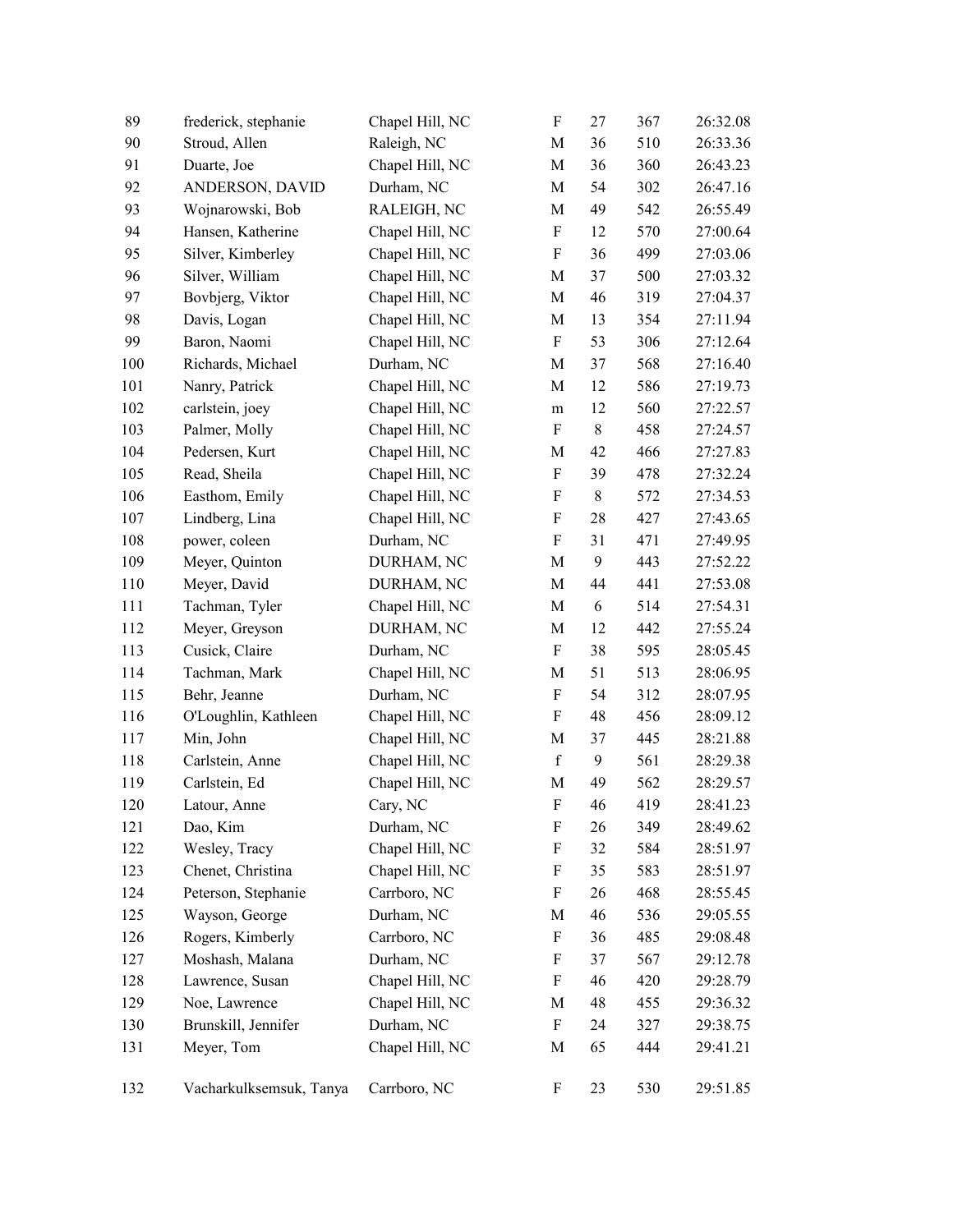| 133 | Ewen, Carlie         | Henderson, NC    | F                         | 24     | 364 | 29:54.48 |
|-----|----------------------|------------------|---------------------------|--------|-----|----------|
| 134 | Lothman, Sarah       | Chapel Hill, NC  | F                         | 25     | 594 | 29:59.92 |
| 135 | Kool, Trent          | Chapel Hill, NC  | $\mathbf M$               | 18     | 412 | 30:02.92 |
| 136 | Burns, Lynne         | Chapel Hill, NC  | F                         | 43     | 329 | 30:04.48 |
| 137 | Reilly, Brendan      | Chapel Hill, NC  | M                         | 13     | 480 | 30:09.73 |
| 138 | Noe, Jeanne          | Chapel Hill, NC  | $\boldsymbol{\mathrm{F}}$ | 48     | 454 | 30:10.55 |
| 139 | Croucher, Lisa       | Carrboro, NC     | F                         | 40     | 341 | 30:13.90 |
| 140 | Kool, Marc           | Charlotte, NC    | $\mathbf M$               | 44     | 411 | 30:15.72 |
| 141 | Ritchie, Lauren      | Raleigh, NC      | ${\bf F}$                 | 28     | 554 | 30:19.74 |
| 142 | Blank, Stacy         | Gibsonville, NC  | $\boldsymbol{\mathrm{F}}$ | 36     | 553 | 30:21.39 |
| 143 | Read, Harry          | Chapel Hill, NC  | $\mathbf M$               | 60     | 477 | 30:24.39 |
| 144 | Postage, Bob         | Hillsborough, NC | M                         | 52     | 470 | 30:29.42 |
| 145 | Hanson-Baldavf, Dana | Chapel Hill, NC  | F                         | 38     | 588 | 30:31.10 |
| 146 | Haynes, David        | Pittsboro, NC    | $\mathbf M$               | 62     | 386 | 30:43.38 |
| 147 | Boyette, Barbara     | Greensboro, NC   | F                         | 39     | 321 | 30:46.91 |
| 148 | Cooper, Dylan        | Apex, NC         | M                         | 11     | 339 | 31:02.53 |
| 149 | Crummett, Bobbi      | Chapel Hill, NC  | F                         | 47     | 342 | 31:04.30 |
| 150 | Dadolf, Jason        | Chapel Hill, NC  | M                         | $\tau$ | 344 | 31:06.54 |
| 151 | Dadolf, Josh         | Chapel Hill, NC  | M                         | 39     | 345 | 31:07.03 |
| 152 | Reeves, Hollie       | Huntersville, NC | ${\bf F}$                 | 28     | 564 | 31:16.47 |
| 153 | Reilly, Nathalie     | Chapel Hill, NC  | $\boldsymbol{\mathrm{F}}$ | 15     | 482 | 31:19.69 |
| 154 | Reilly, La Reine     | Chapel Hill, NC  | F                         | 46     | 481 | 31:21.25 |
| 155 | Tuskey, Mark         | Chapel Hill, NC  | M                         | 55     | 529 | 31:24.25 |
| 156 | Tearte, Cherice      | Gardner, NC      | $\boldsymbol{\mathrm{F}}$ | 23     | 518 | 31:34.23 |
| 157 | Sammon, Una          | Chapel Hill, NC  | $\boldsymbol{\mathrm{F}}$ | 16     | 492 | 31:46.27 |
| 158 | Sammon, Larry        | Chapel Hill, NC  | $\mathbf M$               | 52     | 491 | 31:46.66 |
| 159 | McBride, Ann         | Raleigh, NC      | $\boldsymbol{\mathrm{F}}$ | 51     | 590 | 31:48.45 |
| 160 | Fuga, Kayla          | Chapel Hill, NC  | $\boldsymbol{\mathrm{F}}$ | 25     | 369 | 31:49.83 |
| 161 | Trice, Ashley        | Durham, NC       | $\boldsymbol{\mathrm{F}}$ | 24     | 524 | 31:49.92 |
| 162 | Shandley, Elizabeth  | Chapel Hill, NC  | $\rm F$                   | 23     | 497 | 31:51.98 |
| 163 | Howes, Cathy         | Chapel Hill, NC  | ${\bf F}$                 | 46     | 396 | 31:56.12 |
| 164 | Murphy, Susan        | Rochester, NH    | F                         | 60     | 451 | 32:02.67 |
| 165 | Doris, Mark          | Durham, NC       | M                         | 48     | 359 | 32:08.46 |
| 166 | Simmons, Jessica     | Chapel Hill, NC  | ${\bf F}$                 | 22     | 501 | 32:16.18 |
| 167 | Pedersen, Barbara    | Chapel Hill, NC  | F                         | $70\,$ | 465 | 32:20.65 |
| 168 | Lackey, Mellanye     | Chapel Hill, NC  | $\boldsymbol{\mathrm{F}}$ | 32     | 415 | 32:39.28 |
| 169 | Heckert, Andrea      | Carrboro, NC     | F                         | 35     | 388 | 32:39.82 |
| 170 | Tugwell, Kaylee      | Chapel Hill, NC  | $\boldsymbol{\mathrm{F}}$ | $8\,$  | 525 | 32:53.49 |
| 171 | Tugwell, Marne       | Chapel Hill, NC  | F                         | 33     | 571 | 32:53.56 |
| 172 | Lieberum, Susan      | Pittsboro, NC    | F                         | 53     | 425 | 32:55.72 |
| 173 | Tugwell, Rick        | Chapel Hill, NC  | M                         | 41     | 527 | 32:58.41 |
| 174 | Walter, Lisa         | Chapel Hill, NC  | $\boldsymbol{\mathrm{F}}$ | 42     | 535 | 33:05.08 |
| 175 | Hansen, Amy          | Chapel Hill, NC  | F                         | $8\,$  | 569 | 33:06.19 |
| 176 | Bailey, Lara         | Chapel Hill, NC  | F                         | 29     | 304 | 33:29.89 |
| 177 | Long, Mike           | CARY, NC         | M                         | 43     | 429 | 33:30.89 |